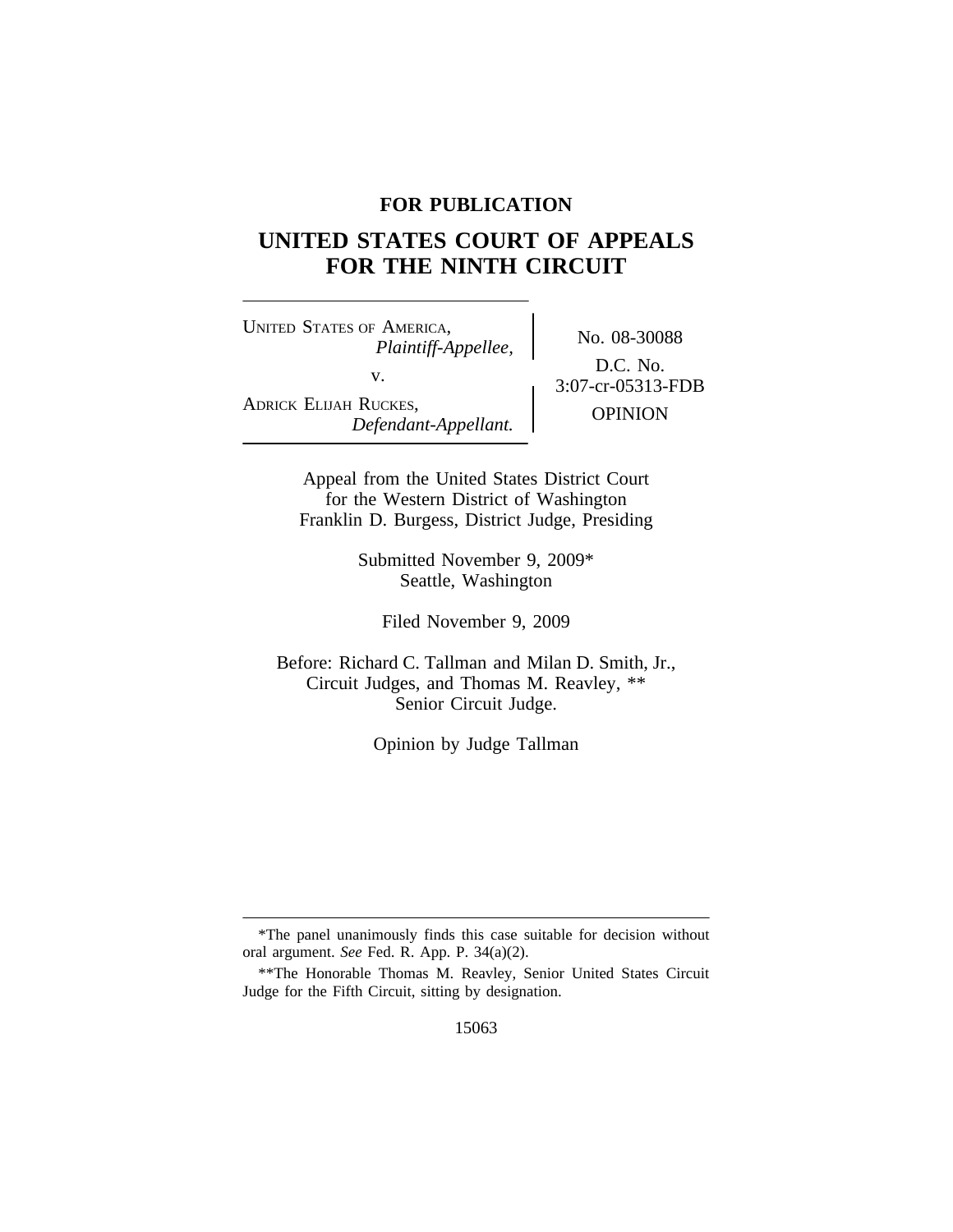#### **COUNSEL**

Jeffrey C. Sullivan and Helen J. Brunner, United States Attorney for the Western District of Washington, Seattle, Washington, for the plaintiff-appellee.

Miriam Schwartz, Office of the Federal Public Defenders for the Western District of Washington, Tacoma, Washington, for the defendant-appellant.

#### **OPINION**

TALLMAN, Circuit Judge:

Adrick Ruckes ("Ruckes") was convicted of being a felon in possession of a firearm and possessing cocaine base with the intent to distribute following a search of his automobile. He moved to suppress the evidence discovered during that search: a 9mm handgun and over six grams of crack cocaine. After an evidentiary hearing, Judge Franklin D. Burgess of the Western District of Washington denied his motion.

Ruckes entered a conditional guilty plea and filed this timely appeal. He maintains that Washington State Trooper Kenyon Wiley's search was not valid incident to his arrest because he was not arrested until after contraband was located within the vehicle. Following the district court's analysis, the government proffers two alternative theories for upholding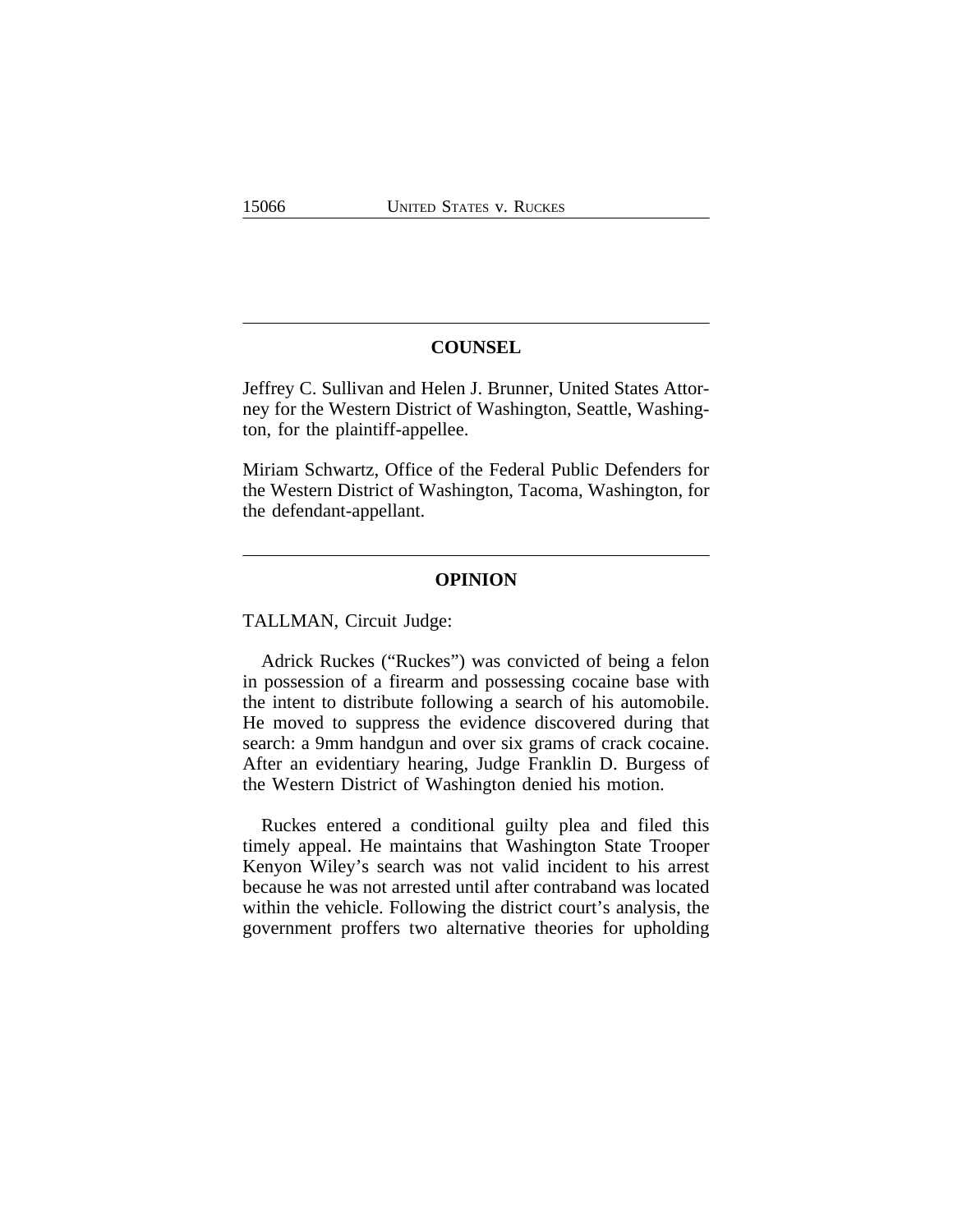UNITED STATES V. RUCKES 15067

the conviction. First, it argues that the search was proper because, under *New York v. Belton*, 453 U.S. 454 (1981), when officers have probable cause to effect a full custodial arrest of a vehicle's recent occupant, a search of the passenger compartment of the vehicle is warranted. Second, to the extent the search was not incident to Ruckes's arrest, the firearm and cocaine would have been discovered during a routine inventory search of the vehicle after impound. The district court relied on both grounds to uphold the search.

After this case was submitted for decision, the Supreme Court handed down *Arizona v. Gant*, 129 S. Ct. 1710, 1719 (2009), which limits the applicability of *Belton* to situations where (1) "the arrestee is unsecured and within reaching distance of the passenger compartment at the time of the search," or (2) it is "reasonable to believe evidence relevant to the crime of arrest might be found in the vehicle." (Internal quotation marks and citation omitted). Because we find that Trooper Wiley's search of Ruckes's vehicle does not fit within either of these two narrow situations to satisfy the search-incident-to-arrest exception to the warrant requirement, we hold that this search cannot be sustained on this theory under the Fourth Amendment. However, because the district court did not err in alternatively holding that the drugs and firearm would have been uncovered during a routine inventory search of the vehicle upon impound, we affirm its denial of the motion to suppress under the doctrine of inevitable discovery.

**I**

On September 2, 2006, Trooper Wiley conducted a traffic stop of a blue Toyota that was traveling fifteen miles per hour over the posted speed limit on Interstate Highway 5 near Tacoma, Washington. Trooper Wiley asked its driver, Ruckes, for his driver's license, car registration, and proof of insurance, and also notified Ruckes that the encounter was being recorded by video and audio devices. Ruckes informed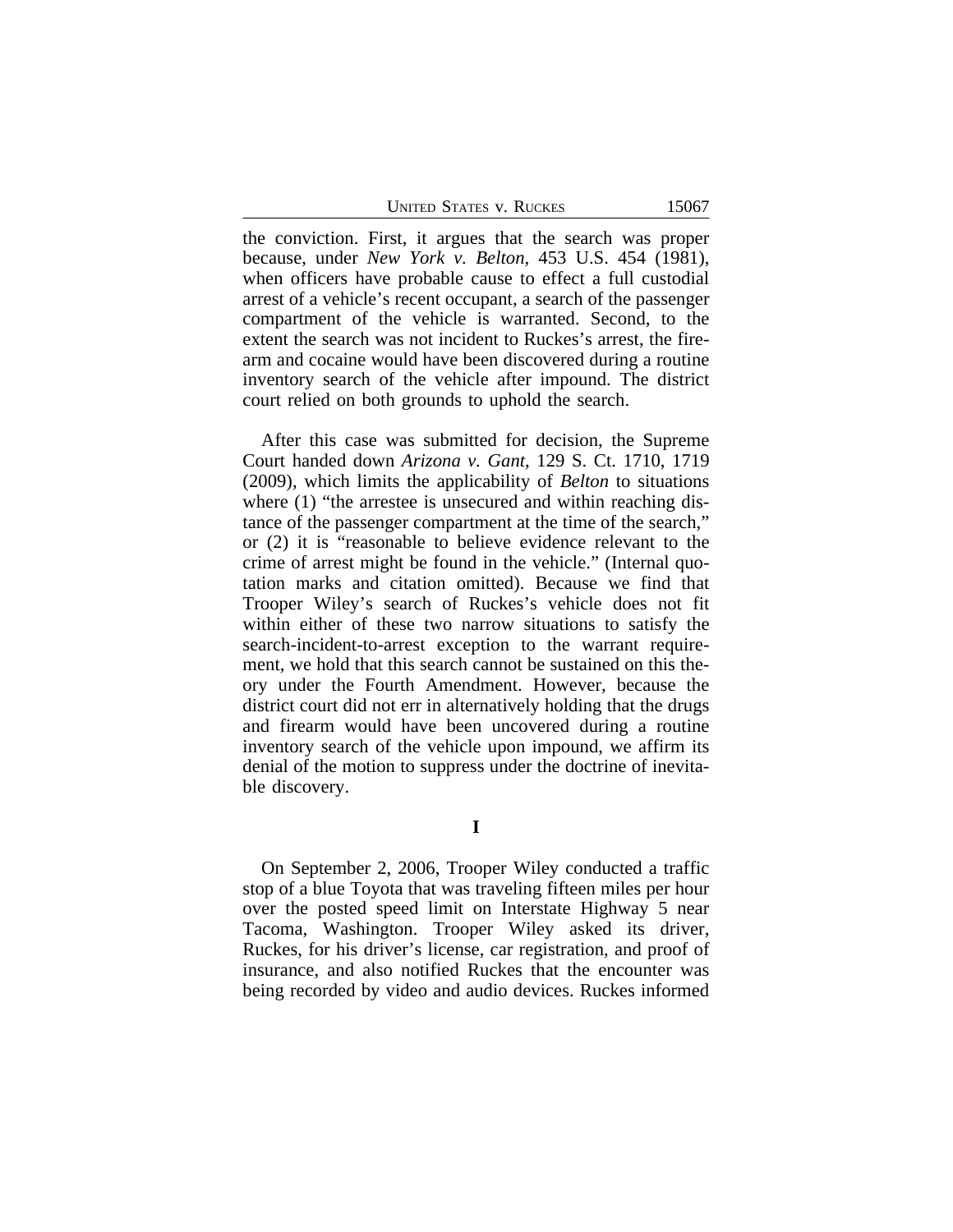Trooper Wiley that he had neither a license nor any other form of identification. During this exchange, Trooper Wiley observed that the car's open center consol contained loose money and a prescription bottle with the label removed.

Trooper Wiley asked Ruckes to step out of the vehicle and completed a pat-down search of his person before placing him in the backseat of the patrol car. Once inside the cruiser, Trooper Wiley asked for Ruckes's full name and date of birth. He then ran a computer check, which revealed that Ruckes was driving on a license that had been suspended to enforce child support payments.

Trooper Wiley then asked whether, when he searched Ruckes's vehicle, he would find any contraband or illegal materials. When Ruckes questioned the reason for the search, Trooper Wiley responded that Ruckes's suspended license offense warranted his arrest as well as an inspection of the vehicle. Trooper Wiley further explained that because Ruckes had been ticketed for driving on a suspended license in the past, it was permissible to impound the car for thirty days. He asked if anyone else was available to take control of the vehicle, and Ruckes admitted that while the car belonged to his mother, she would probably be unable to remove it from the side of the freeway. Trooper Wiley testified at the suppression hearing that he would not have permitted Ruckes to drive the car away due to his suspended license, and though he might have considered permitting the owner—Ruckes's mother—to take possession of the vehicle, she was unavailable to do so. At the conclusion of the hearing, the district court found that Trooper Wiley was going to impound Ruckes's car.

Trooper Wiley then proceeded to conduct a search of the vehicle. Following this first search, he returned to the patrol car and placed Ruckes in handcuffs. By way of explanation, Trooper Wiley noted that he initially found a large bottle of crack cocaine sitting in the vehicle's center consol. Trooper Wiley again left the patrol car, and continued searching Ruck-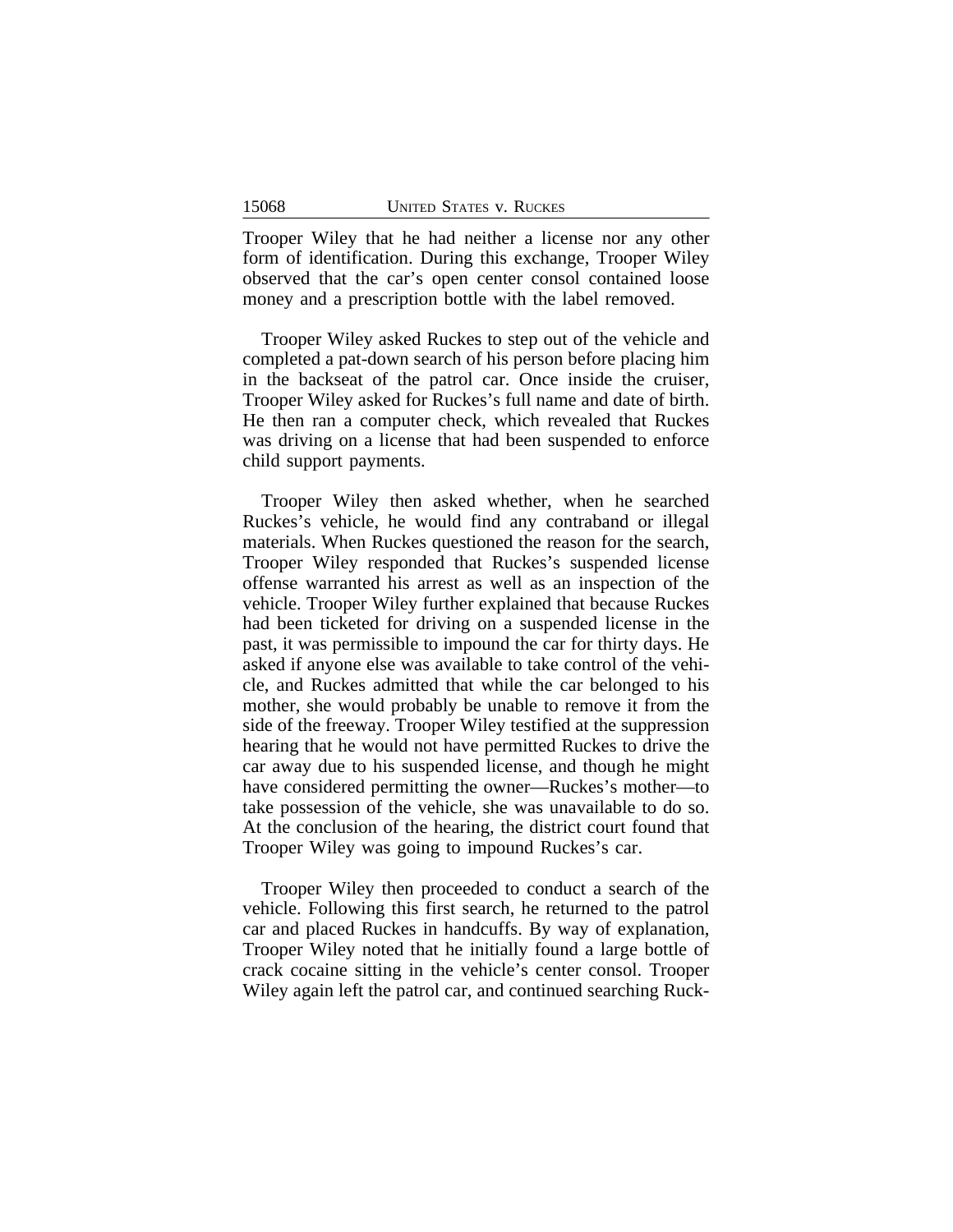es's automobile, where he next uncovered a loaded 9mm handgun under the driver's seat. He used his portable radio to report discovery of the weapon, and finally returned to the patrol car to administer *Miranda* warnings to Ruckes.

On May 17, 2007, the Grand Jury indicted Ruckes on three federal charges: (1) being a convicted felon in possession of a firearm, in violation of 18 U.S.C.  $\S 922(g)(1)$ ; (2) possessing cocaine base with the intent to distribute, in violation of 18 U.S.C. §§ 841(a)(1) and 841(b)(1)(B); and (3) possessing a firearm in furtherance of a drug trafficking offense, in violation of 18 U.S.C. §  $924(c)(1)(A)(i)$ . Ruckes filed a motion to suppress the incriminating evidence, arguing that because Trooper Wiley failed to make a formal arrest prior to the search of his vehicle, the search was not valid incident to arrest.

The district court denied Ruckes's motion, concluding that Trooper Wiley possessed the requisite probable cause to arrest Ruckes at the time he conducted the search, and therefore it was a proper search incident to arrest. In the alternative, Judge Burgess ruled that because the officer would have impounded the car anyway, the evidence would inevitably have been discovered during inventory of the vehicle's contents. On January 4, 2008, Ruckes conditionally pleaded guilty to being a felon in possession of a firearm and possession of cocaine base with the intent to distribute, and he reserved the right to appeal the district court's suppression determination. He was sentenced on March 18, 2008, to 60 months in prison.

#### **II**

"We review *de novo* motions to suppress, and any factual findings made at the suppression hearing for clear error." *United States v. Negrete-Gonzales*, 966 F.2d 1277, 1282 (9th Cir. 1992). "[I]nevitable discovery rulings are mixed questions [of law and fact] that . . . should be reviewed under a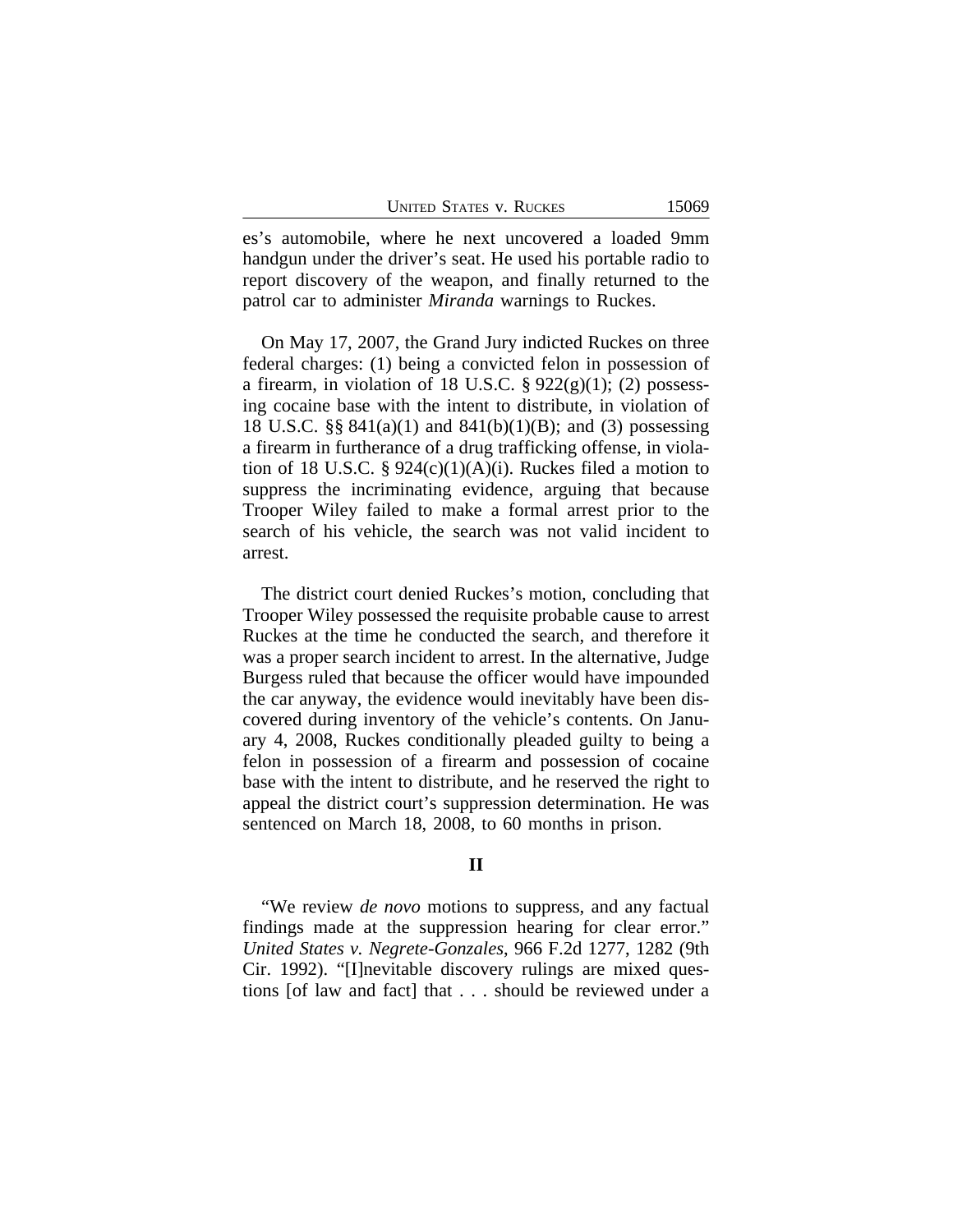clearly erroneous standard." *United States v. Lang*, 149 F.3d 1044, 1048 (9th Cir. 1998).

#### **III**

**[1]** The Fourth Amendment guarantees the right of citizens to be free from unreasonable governmental searches. U.S. CONST. AMEND. IV; *see also Terry v. Ohio*, 392 U.S. 1, 9 (1968). " '[S]ubject only to a few specifically established and well-delineated exceptions,' a search is presumed to be unreasonable under the Fourth Amendment if it is not supported by probable cause and conducted pursuant to a valid search warrant." *United States v. Caseres*, 533 F.3d 1064, 1070 (9th Cir. 2008) (alteration in original) (quoting *Katz v. United States*, 389 U.S. 347, 357 (1967)). Because cars are mobile, the Supreme Court has carved out exceptions to the warrant requirement in the automobile context. However, officers must still possess probable cause to conduct a search. *Id.* (citing *Chambers v. Maroney*, 399 U.S. 42, 51 (1970)).

**[2]** In *United States v. Robinson*, 414 U.S. 218, 235 (1973), the Supreme Court explained that "in the case of a lawful custodial arrest a full search of the person is not only an exception to the warrant requirement of the Fourth Amendment, but is also a 'reasonable' search under that Amendment." So was born the search-incident-to-arrest doctrine, which permits officers to search an arrestee's person subsequent to the arrest of that individual. The rationale is now applied in the automobile context. *Belton* answered the "question of the proper scope of a search of the interior of an automobile incident to a lawful custodial arrest of its occupants." 453 U.S. at 459. There, the Court considered the impact of *Robinson* and *Chimel v. California*, 395 U.S. 752, 762 (1969)—which held that a permissible search incident to arrest may not extend past an area within the immediate control of the arrestee—on the search of an arrestee's automobile. In doing so, it developed the "workable rule . . . that when a policeman has made a lawful custodial arrest of the occupant of an automobile, he may,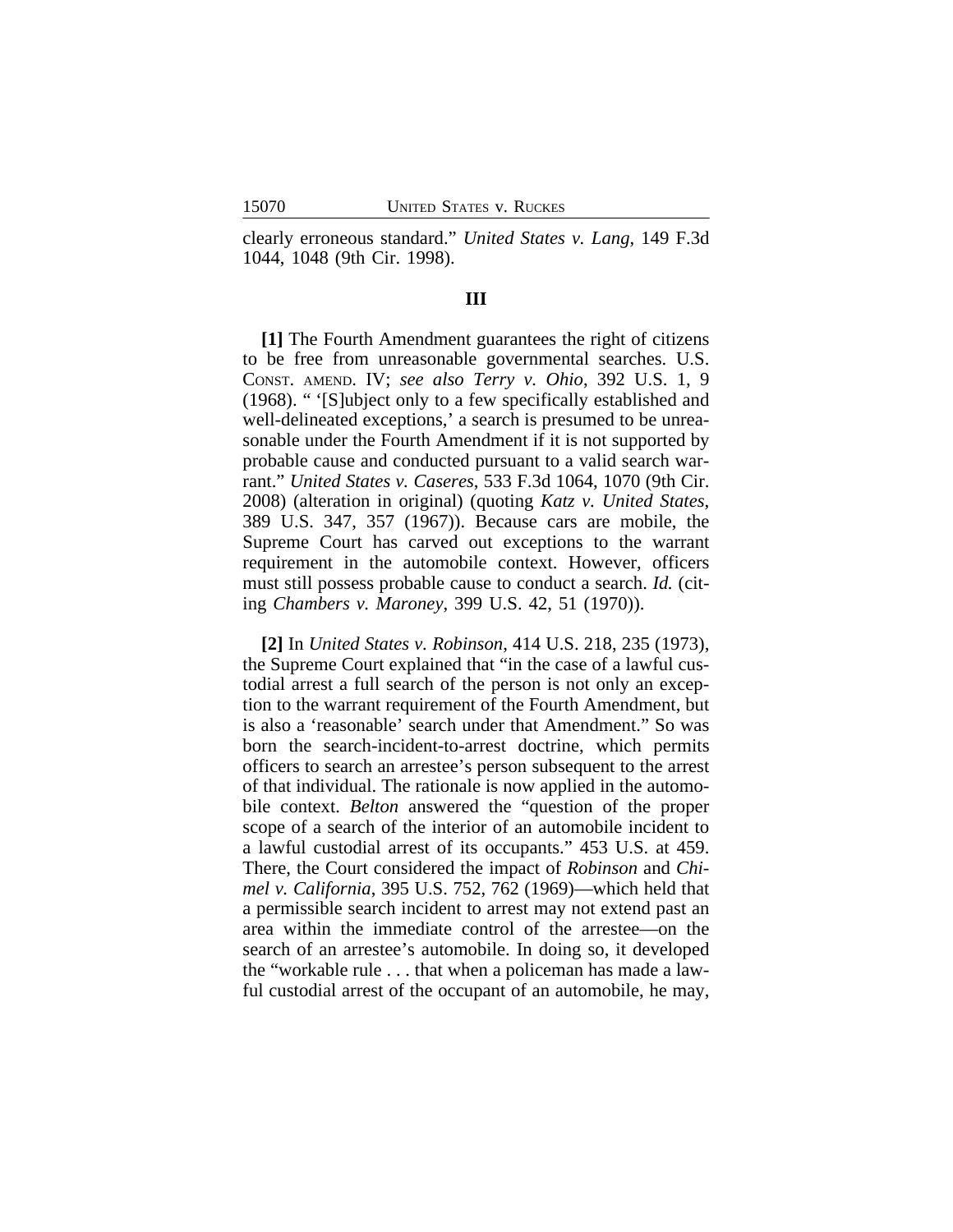as a contemporaneous incident of that arrest, search the passenger compartment of that automobile." *Belton*, 453 U.S. at 460 (footnotes omitted).

However, this "workable rule" still confounded many and resulted in much Fourth Amendment litigation. The Court provided additional guidance in *Gant*. Rodney Gant had been arrested in Arizona for driving on a suspended license. *Gant*, 129 S. Ct. at 1714. After his arrest, officers placed him in handcuffs and secured him in the back of a patrol car before conducting a search of his vehicle. *Id.* at 1715. This led to the discovery of cocaine stashed in the pocket of a jacket located on the automobile's backseat. *Id.* The Arizona Supreme Court determined that *Chimel*'s search-incident-to-arrest doctrine did not stretch so far as to permit the search of a vehicle when the occupant could not have accessed the vehicle to retrieve weapons or evidence. *Id.* at 1714; *see also State v. Gant*, 162 P.3d 640, 646 (Ariz. 2007).

**[3]** The United States Supreme Court agreed. Writing for the Court, Justice Stevens acknowledged the confusion surrounding searches of recent automobile occupants incident to their arrest, noting "our opinion [in *Belton*] has been widely understood to allow a vehicle search incident to the arrest of a recent occupant even if there is no possibility the arrestee could gain access to the vehicle at the time of the search." *Gant*, 129 S. Ct. at 1718. However, he said,

[t]o read *Belton* as authorizing a vehicle search incident to every recent occupant's arrest would . . . untether the rule from the justifications underlying the *Chimel* exception—a result clearly incompatible with our statement in *Belton* that it "in no way alters the fundamental principles established in the *Chimel* case regarding the basic scope of searches incident to lawful custodial arrests."

*Id.* at 1719 (quoting *Chimel*, 453 U.S. at 460, n.3). The Court delineated a bright-line test applicable to these situations.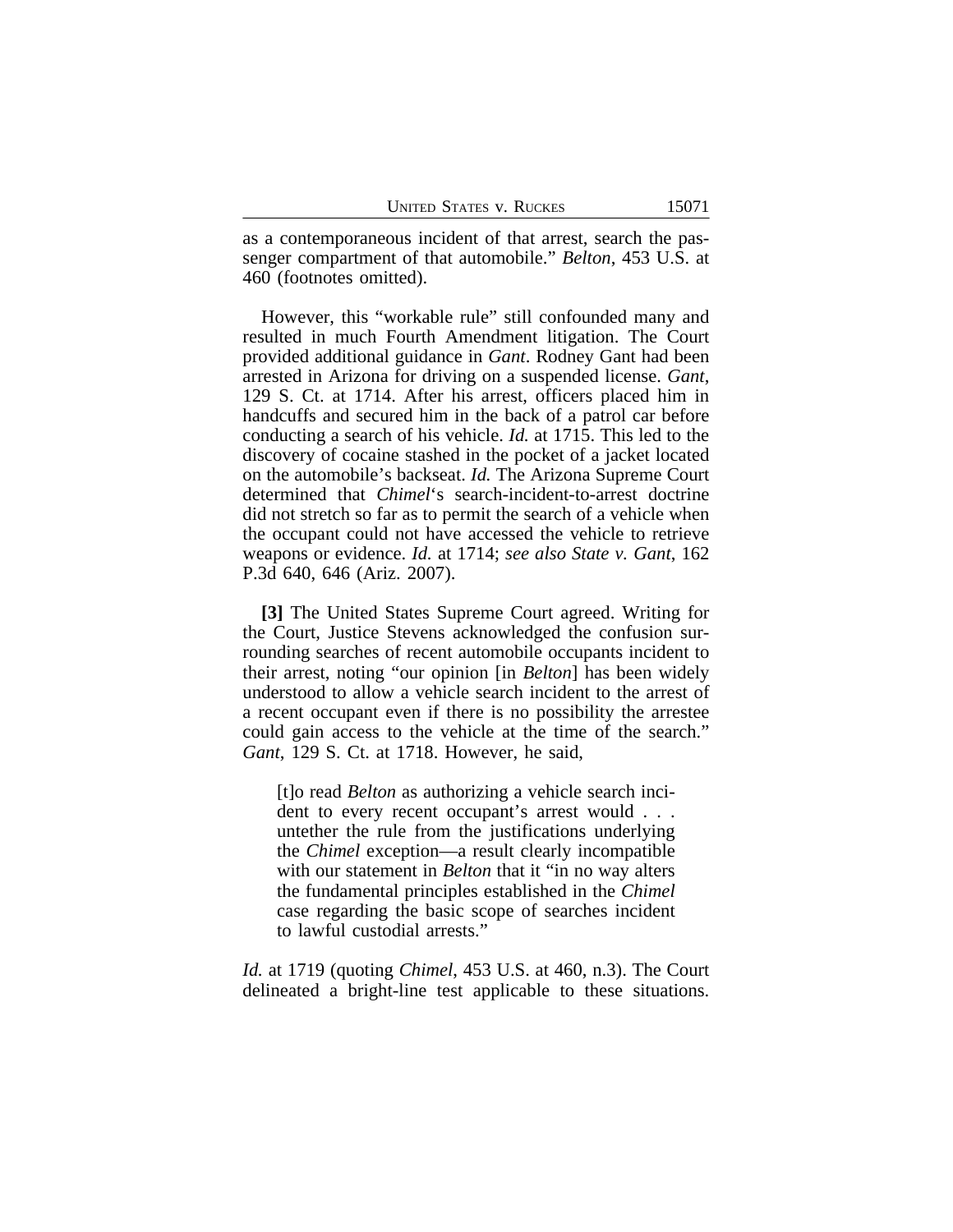Officers are only permitted to search the passenger compartment of an arrestee's automobile if the search is required for officer safety or is necessary to prevent destruction of evidence of the crime for which the recent occupant was arrested. *Id.* In *Gant*, "[n]either the possibility of access nor the likelihood of discovering offense-related evidence authorized the search" because "Gant clearly was not within reaching distance of his car at the time of the search[, and an] evidentiary basis for the search was also lacking." *Id.* The Court ruled that the search was an unreasonable warrantless search in violation of Gant's Fourth Amendment rights.

**[4]** Similarly, Trooper Wiley's search here cannot be classified as a valid search incident to arrest in light of the intervening decision in *Gant*. This exception to the warrant requirement "derives from interests in officer safety and evidence preservation that are typically implicated in arrest situations." *Id.* at 1716 (citations omitted). Though a weapon was found inside Ruckes's vehicle, he was secured in the backseat of the patrol car—clearly beyond lunging distance of the handgun—at the time Trooper Wiley conducted the automobile search. Additionally, there was no likelihood that Trooper Wiley might have discovered evidence of Ruckes's driving offense within the vehicle. As the Supreme Court said in *Gant*, driving on a suspended license is "an offense for which police [cannot] expect to find evidence in the passenger compartment of [the arrestee's] car." *Id.* at 1719. Because neither justification for a search incident to arrest existed in this case, we hold that this search cannot be upheld on that theory in light of *Gant*.

#### **IV**

The district court held that an alternative basis existed to uphold the validity of the search here. Judge Burgess found that because no one was available to remove the vehicle from the freeway, and because Ruckes was being taken into custody on his illegal driving charge, impoundment would fol-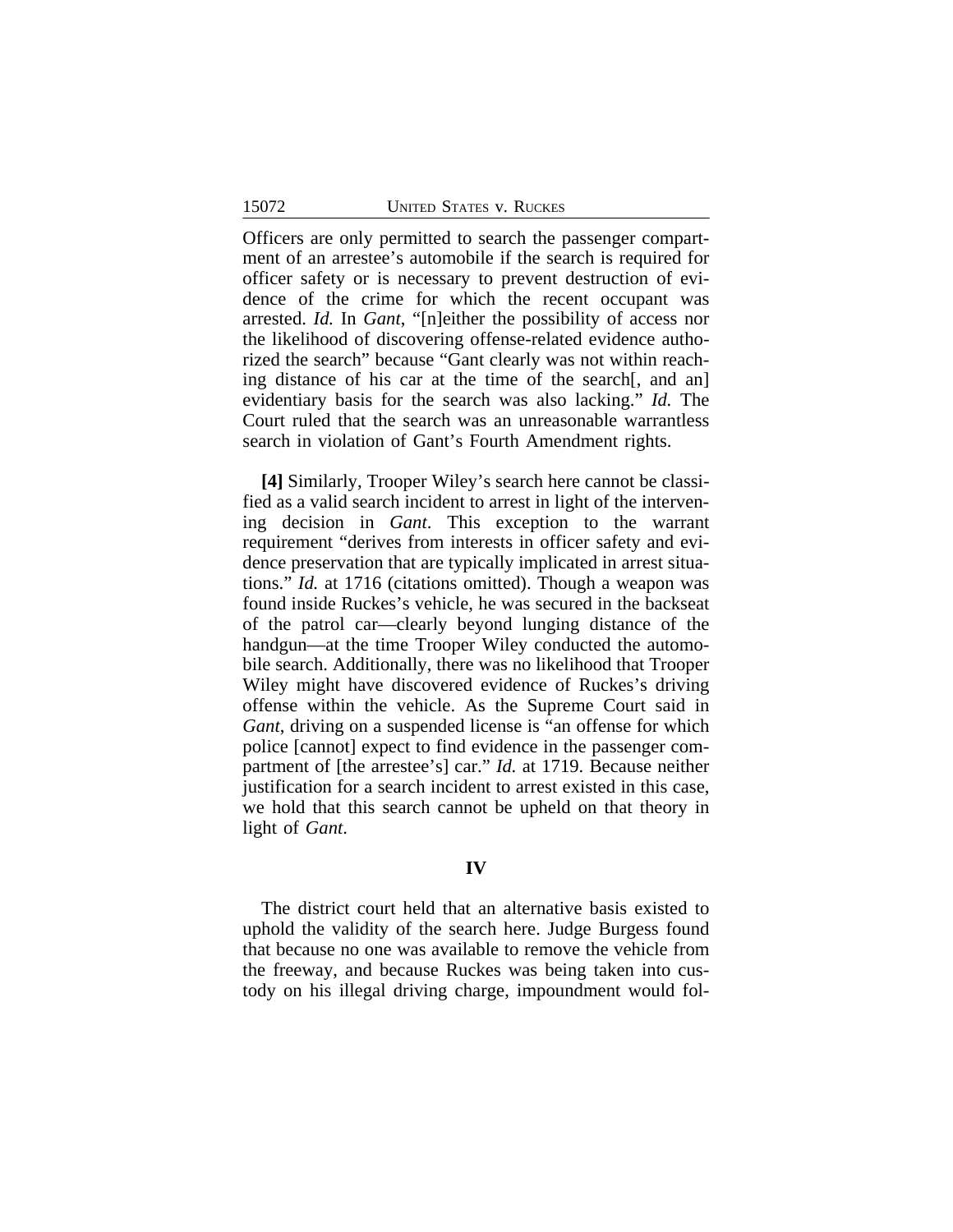| <b>UNITED STATES V. RUCKES</b> |  |  |
|--------------------------------|--|--|
|--------------------------------|--|--|

low. He held that the evidence would inevitably have been discovered as police inventoried the vehicle upon impound.

**[5]** "The inevitable discovery doctrine is an exception to the exclusionary rule." *United States v. Andrade*, 784 F.2d 1431, 1433 (9th Cir. 1986). The doctrine permits the government to rely on evidence that ultimately would have been discovered absent a constitutional violation. *Nix v. Williams*, 467 U.S. 431, 443 (1984). "The purpose of the inevitable discovery rule is to block setting aside convictions that would have been obtained without police misconduct." *Id.* at 443 n.4. As the Court explained, "[i]f the prosecution can establish by a preponderance of the evidence that the information ultimately or inevitably would have been discovered by lawful means[,] . . . then the deterrence rationale [for the exclusionary rule] has so little basis that the evidence should be received." *Id.* at 444 (footnote omitted).

Here we must ask whether the government has shown that the firearm and illicit substances would have been uncovered by law enforcement officers through some permissible means. Judge Burgess did not err in finding that the government had met its burden on this alternative ground.

**[6]** In Washington, "[a] vehicle may lawfully be impounded if authorized by statute or ordinance. 'In the absence of statute or ordinance, there must be reasonable cause for the impoundment.' " *State v. Bales*, 552 P.2d 688, 689 (Wash. Ct. App. 1976) (quoting *State v. Singleton*, 511 P.2d 1396, 1399 (Wash. Ct. App. 1973)). The Washington State Patrol is expressly authorized "to impound a vehicle when, among other things, the driver is arrested for [driving with license suspended]." *Potter v. Wash. State Patrol*, 196 P.3d 691, 694 (Wash. 2008) (citing Wash. Rev. Code  $§$  46.55.113(1)). It is clear that an officer may "take custody of a vehicle, at his or her discretion" if it is "unattended upon a highway where the vehicle constitutes an obstruction to traffic or jeopardizes public safety." Wash. Rev. Code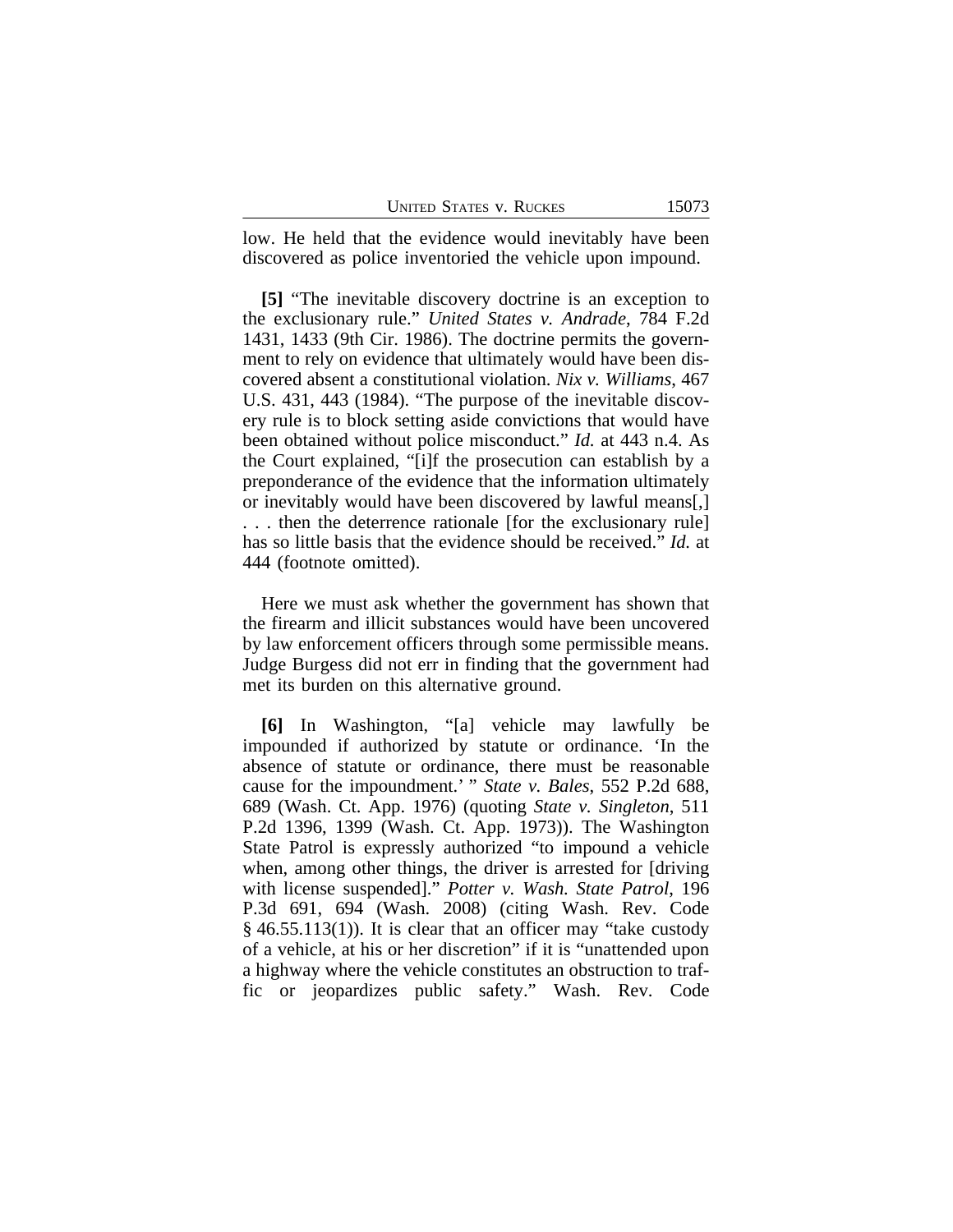§ 46.55.113(2)(b). Additionally, "[p]olice officers may conduct a good faith inventory search following a lawful impoundment without first obtaining a search warrant." *Bales*, 552 P.2d at 689 (citations omitted).

**[7]** This was a permissible inventory search under Washington law. Trooper Wiley explained to Ruckes that the car could be impounded for thirty days because Ruckes had been caught driving on a suspended license. Then, during his testimony at the suppression hearing, Trooper Wiley informed Judge Burgess that because no one was available to remove the car from the side of Interstate Highway 5, it was standard procedure to impound it. An inventory search would have necessarily followed. We therefore hold that, while the search cannot be upheld as incident to arrest in light of *Gant*, the deterrent rationale for the exclusionary rule is not applicable where the evidence would have ultimately been discovered during a police inventory of the contents of Ruckes's car.

**[8]** We emphasize, however, that the inevitable discovery doctrine will not always save a search that has been invalidated under *Gant*. The government is still required to prove, by a preponderance of the evidence, that there was a lawful alternative justification for discovering the evidence. *Nix*, 467 U.S. at 444. "[I]nevitable discovery involves no speculative elements but focuses on demonstrated historical facts capable of ready verification or impeachment." *Id.* at 444 n.5. Therefore, while the government met its burden here, the district court must conduct a case-by-case inquiry to determine whether a lawful path to discovery—such as inevitability exists in each case. To hold otherwise would create an impermissible loop-hole in the Court's bright-line *Gant* determination.

**V**

Because the Washington State Patrol is authorized to both impound and inventory a vehicle when its operator is arrested